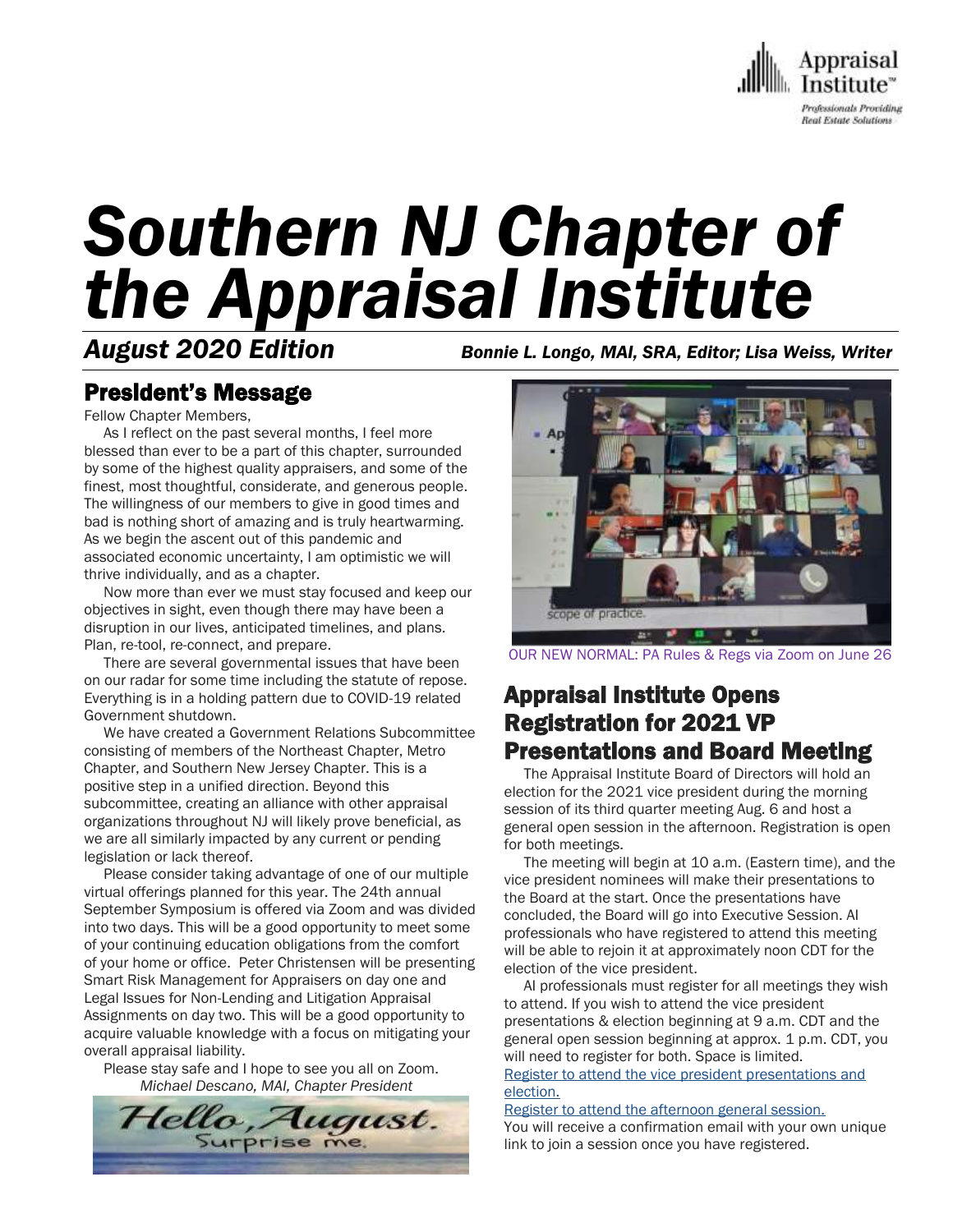



Thirty-one people were registered for NJ Regs on June 30th, with instructor Mary Fox, MAI. Another successful class! Note: we are approved to hold seminars via Zoom through the end of the calendar year, so keep your desk tidy & be ready to log in soon to meet your CE requirements!

## In Memory: Allen Black, MAI, SRA

*Following is the obituary posted by Givnish Funeral Homes* Allen George Black, of Suffolk, VA, previously of Moorestown and Maple Shade, NJ, passed away peacefully on July 14, 2020. Born in Philadelphia, PA to the late Allen Williams Black and Katherine (Krimmel) Black; he was 88 years old.

 Educated at Maple Shade and Moorestown, NJ public schools, Allen was President of the class of 1949 at Moorestown High School and was a 1956 graduate of Upsala College in East Orange, NJ.

 He joined the US Marine Corps in 1950 and received an Honorable Discharge at the rank of Sergeant in 1952. Allen was a real estate appraiser at Todd Realtors and

later as Owner of Todd and Black, Inc., in Cherry Hill, NJ until he retired in 2013. He was a Member of the Appraisal Institute (MAI), Senior Residential Appraiser (SRA) and Counselor of Real Estate (CRE).



 He was also a long-time volunteer with the Boy Scouts of America in various

capacities including President of Burlington County Council BSA and was awarded the prestigious Silver Beaver Award by the Boy Scouts for his service. Allen was an officer and member of American Legion Post 42 in Moorestown, serving as the Post New Jersey Boys State Chairman and as a New Jersey Boys State trustee for many years. He was an avid Philadelphia Phillies and Eagles fan and enjoyed attending Trenton Thunder baseball games.

 Allen was the beloved husband of the late Marjorie (Staub) Black who passed away in 1997. Loving father of: Lynn Black of Durham, NC; Craig Black (Lisa) of Haddonfield, NJ; Susan Black Lewis (Dave) of Moorestown, NJ; and Commander J. Todd Black USN (Ret.) (Linda) of Chesapeake, VA.

 Cherished grandfather of: Caitlin, Ryan and Tara Black; Ben and Morgan Trachtman; Harry and Charlotte Lewis.

 Dear brother of the late Katherine Black, Maple Shade, NJ, who passed away in 2018.

 Allen is also survived by many nieces, nephews, extended family members and friends who will miss him dearly.

 The interment will be at Beverly National Cemetery at a private service.

# A Note from Craig Black, SRA

#### *In honor of Allen Black's memory, the chapter sent a donation to the local Boy Scout council. Below is a letter we received from Craig Black:*

 On behalf of myself and my family, I wanted to thank you for your generous contribution to the Garden State Council of the Boy Scouts of America in memory of my father.

 I am sure you are aware that he had several devotions, one of which was certainly, the Southern New Jersey chapter of the Appraisal Institute and another was the Burlington county and later the merged Garden State Council of the Boy Scouts.

 He held both organizations in great regard and of course, served both for many years.

 It was very kind of you to remember him in this way and we certainly appreciate the generosity. Please express my gratitude to all the Chapter members.

 Wishing you and your families' good health in these difficult times.

## Golf Course HOAs Should Carefully Consider Financial Security Options: The Appraisal Journal

 Homeowners associations should carefully consider all available methods for maintaining value in golf course communities, according to an article published in the newest edition of The Appraisal Journal.

 "Golf Course Communities as Multisided Markets: Ownership Implications," by Bruce K. Cole, Ph.D., and David Hueber, Ph.D., explains the connection of golf courses to land value in golf course communities and the unique challenges that homeowners associations face as they try to reconfigure golf course operations and preserve property values within their communities. The authors' study suggests that HOA ownership of a course may have a negative impact on sale prices in a golf community.

 Read "Golf Course Communities as Multisided Markets: Ownership Implications" in the Spring 2020 issue of The Appraisal Journal.

 ""Is the Eiffel Tower Worth More Than the Statue of Liberty? Techniques for Determining the Value of Iconic National Landmarks," by Richard J. Roddewig, JD, MAI, Anne S. Baxendale and J. Andrew Stables, is part one in a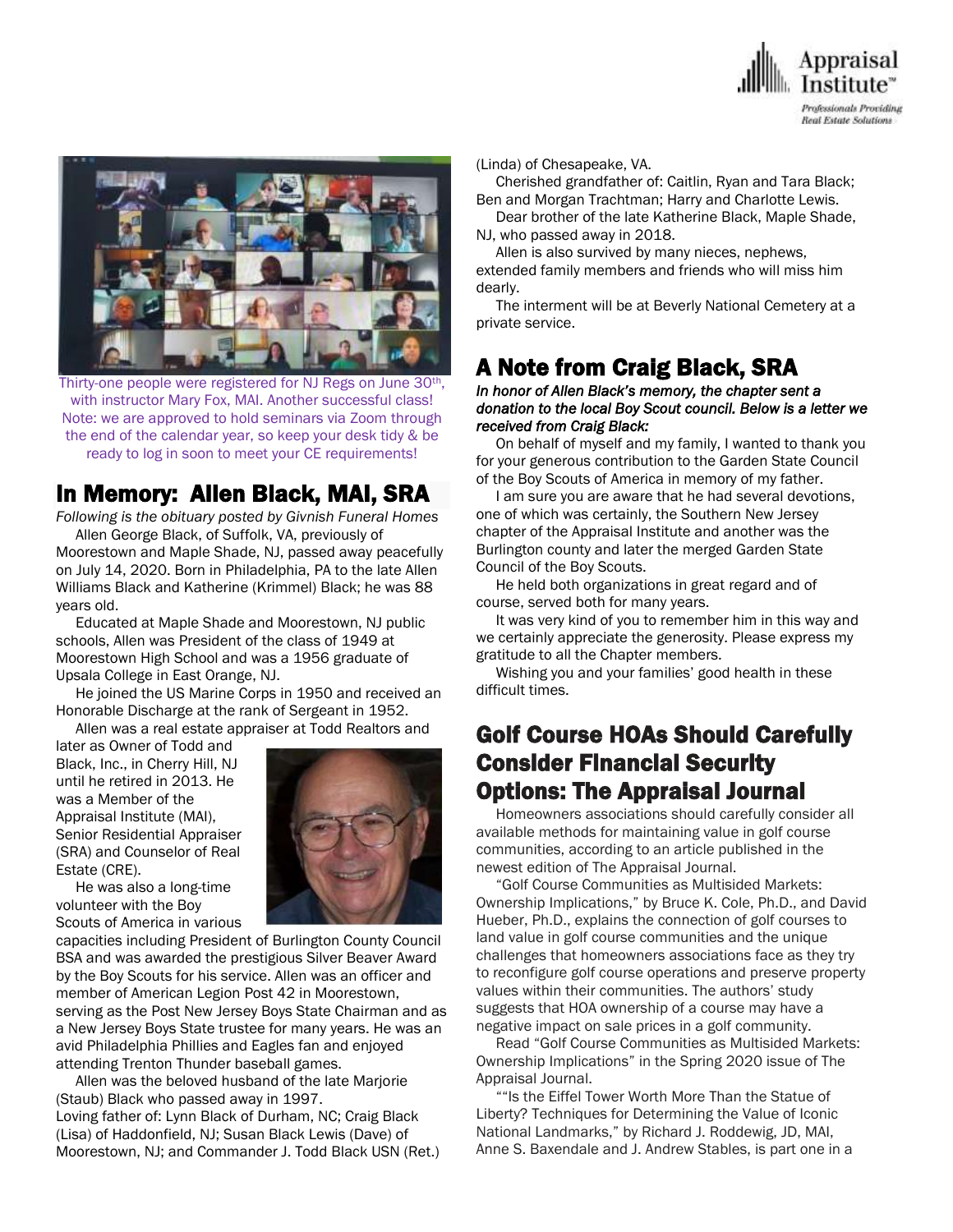

two-part series on the valuation of iconic national landmarks. It summarizes the valuation profession's debate as to whether historically or culturally significant structures and land areas have a special type of value that is higher than their market value. The authors give a detailed look into the income and expense components of these special-purpose properties.

 "They Paved Paradise: Appraising a Parking Lot," by Barry A. Diskin, Ph.D., MAI, AI-GRS, and David C. Lennhoff, MAI, SRA, AI-GRS, discusses valuation of parking lots and the elements of a parking lot operation that are the subject of the real property appraisal; the article offers a streamlined case study to highlight the components of parking lot analysis.

# Q2 Economic Sentiment: Commercial Real Estate Execs Confirm COVID-19 Market

#### Downturn *Concerns About Reopening Safely and Tenants Ability to Meet Future Rent Obligations From [www.rer.org](http://www.rer.org/)*

 Commercial real estate executives confirmed a downturn in Q2 market conditions due to job losses and business shutdowns related to COVID-19, according to The Real Estate Roundtable's [2020 Q2 Economic Sentiment](https://www.rer.org/docs/default-source/economic-sentiment/2020/q220-rer-sentiment-survey-report-v2.pdf?sfvrsn=97529be7_2)  [Index](https://www.rer.org/docs/default-source/economic-sentiment/2020/q220-rer-sentiment-survey-report-v2.pdf?sfvrsn=97529be7_2) released today. The report also shows there is an expectation for an improvement in market conditions by next year, dependent upon the return of jobs and the ability to safely reopen businesses.

 "The commercial real estate industry, like all industries, experienced in the second quarter a sudden onset of economic disruption due to business lockdowns and stayat-home shutdown orders put in place to combat the pandemic," said Real Estate Roundtable President and CEO Jeffrey DeBoer. "The economic damage to commercial real estate has been particularly harmful for the retail and lodging sectors of the industry. Although our Q2 survey results show there is hope for improved conditions within the next year, there are significant concerns that other sectors of the industry could be dragged down if jobs don't rebound and government assistance tapers off. The fear is that business and residential tenants may be suddenly unable to pay rent beyond the sectors already impacted and struggling to come back," DeBoer added.

The report's Topline Findings include:

 The Real Estate Roundtable Q2 2020 Sentiment Index registered a score of 38, a decrease of 14 points from the first quarter of 2020. Many respondents confirm tenants are having increased difficulties paying their rent obligations as a result of massive job losses. Most survey participants expect the eventual reopening of businesses and resolution of rental obligations will lead to improved real estate market conditions.

- Many survey respondents have seen the industry quickly adapt to new social distancing environments by implementing technologies and online processes that provide some continuity for current operations. Market volatility is leading to uncertainty about how future retail real estate and multifamily demand will be affected.
- Job losses have led to widespread economic uncertainty. Lockdowns and stay-at-home orders have also impaired the ability of survey respondents to accurately value commercial real estate assets. As a result, transactions have slowed until a medical solution to the outbreak may allow reopening of properties, renewed business activity and underwriting of investments.
- The majority of survey participants indicated the availability of debt and equity are worse today than one year ago. Many respondents indicated they believe there is plenty of equity capital on the sidelines, but it is unwilling to invest in a market without price discovery. As for debt markets, debt funds have been largely absent from the market and only the most pristine assets are qualifying for new debt capital.

 The Roundtable's Q2 Overall Sentiment Index is scored on a scale of 1 to 100 by averaging Current and Future Indices; any score over 50 is viewed as positive.

 The Q2 *Current Conditions* Index dropped to 13 from Q1's score of 55 – yet the Q2 *Future Conditions Index* increased 12 points to register 62 when compared to Q1's score of 50.

 The 49-point disparity between the Q2 Current Index (13) and Future Index (62) is the most significant difference registered by The Roundtable's Quarterly Economic Sentiment Survey in its 12-year history. The next highest disparity previously occurred in Q1 2009, when the difference between current and future indices registered 40 points during the financial crisis.

 DeBoer noted, "The unprecedented wave of job losses is disproportionally impacting women, minorities and veterans. Unemployment and business closures have added tremendous stress on people worried about taking care of their families and maintaining their housing. And it also has added to the worries of business owners, particularly in terms of meeting their payroll and rent obligations. The Roundtable continues to support the Federal government's efforts to date including the CARES Act, the FED lending facilities and the expanded unemployment benefits. In addition to finding ways to improve and extend these programs, we now call on Congress to create a temporary assistance program specifically designed to help COVID impacted residential and commercial tenants meet their rent obligations."

 Data for the Q2 survey was gathered in May by Chicagobased FPL Associates on The Roundtable's behalf. View [Full Report](https://www.rer.org/docs/default-source/economic-sentiment/2020/q220-rer-sentiment-survey-report-v2.pdf?sfvrsn=97529be7_2)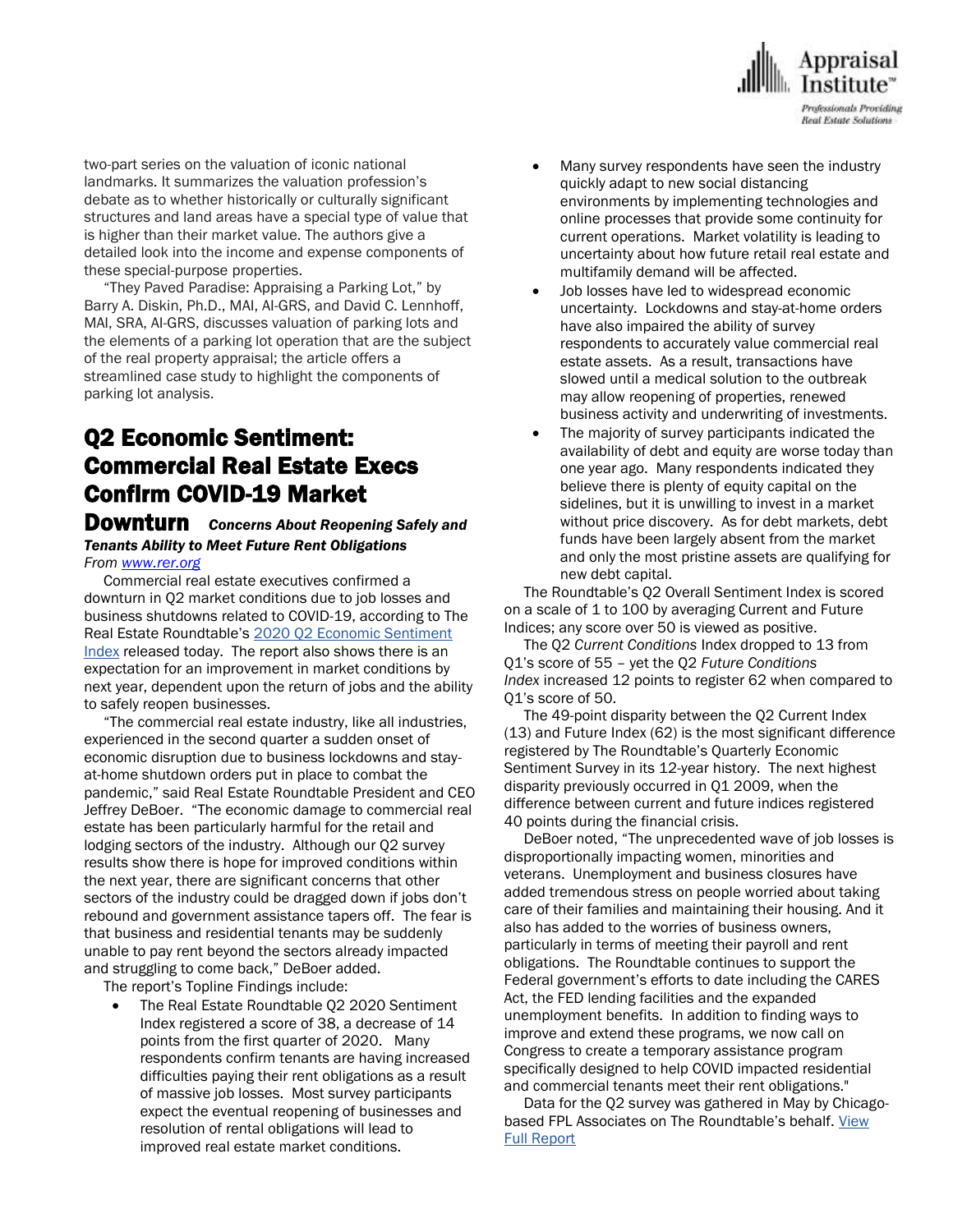

#### $\overline{\phantom{a}}$ SNJAI UPCOMING EVENTS

[Visit](http://www.myappraisalinstitute.org/education/southernNewJersey) our website for registration links[: www.ai-snj.org](http://www.ai-snj.org/) 

## 24th Annual September Symposium

Tuesday & Wednesday, September 29 & 30 Offered Via ZOOM; 7 CE hours if you attend both days!

Tuesday, September 29 1 pm - 5 pm 4 CE hrs "Smart Risk Management for Appraisers "

Wednesday, September 30 2 pm - 5 pm 3 CE hrs "Legal Issues for Non-Lending and Litigation Appraisal Assignments"

PRESENTER: PETER CHRISTENSEN (Christensen Law Firm)

#### Registration: BOTH DAYS

#### \$100 member/\$110 non-member

[https://ai.appraisalinstitute.org/eweb/DynamicPage.aspx?](https://ai.appraisalinstitute.org/eweb/DynamicPage.aspx?webcode=AIChapterRegistration&Reg_evt_key=A7D50050-86B8-4BFE-8AA1-DC5C8D23BC9B&goback=0) [webcode=AIChapterRegistration&Reg\\_evt\\_key=A7D50050-](https://ai.appraisalinstitute.org/eweb/DynamicPage.aspx?webcode=AIChapterRegistration&Reg_evt_key=A7D50050-86B8-4BFE-8AA1-DC5C8D23BC9B&goback=0) [86B8-4BFE-8AA1-DC5C8D23BC9B&goback=0](https://ai.appraisalinstitute.org/eweb/DynamicPage.aspx?webcode=AIChapterRegistration&Reg_evt_key=A7D50050-86B8-4BFE-8AA1-DC5C8D23BC9B&goback=0)

#### Registration: Tuesday only

#### \$80 member/\$90 non-member

[https://ai.appraisalinstitute.org/eweb/DynamicPage.aspx?](https://ai.appraisalinstitute.org/eweb/DynamicPage.aspx?webcode=AIChapterRegistration&Reg_evt_key=48DC30BA-F1BA-4DEC-A28A-C6E1F30EFA09&goback=0) [webcode=AIChapterRegistration&Reg\\_evt\\_key=48DC30BA-](https://ai.appraisalinstitute.org/eweb/DynamicPage.aspx?webcode=AIChapterRegistration&Reg_evt_key=48DC30BA-F1BA-4DEC-A28A-C6E1F30EFA09&goback=0)

[F1BA-4DEC-A28A-C6E1F30EFA09&goback=0](https://ai.appraisalinstitute.org/eweb/DynamicPage.aspx?webcode=AIChapterRegistration&Reg_evt_key=48DC30BA-F1BA-4DEC-A28A-C6E1F30EFA09&goback=0)

#### Registration: Wednesday only

\$65 member/\$75 non-member

[https://ai.appraisalinstitute.org/eweb/DynamicPage.aspx?](https://ai.appraisalinstitute.org/eweb/DynamicPage.aspx?webcode=AIChapterRegistration&Reg_evt_key=40F41E58-2A4C-436C-8C01-0BDFAA6F3759&goback=0) [webcode=AIChapterRegistration&Reg\\_evt\\_key=40F41E58-](https://ai.appraisalinstitute.org/eweb/DynamicPage.aspx?webcode=AIChapterRegistration&Reg_evt_key=40F41E58-2A4C-436C-8C01-0BDFAA6F3759&goback=0) [2A4C-436C-8C01-0BDFAA6F3759&goback=0](https://ai.appraisalinstitute.org/eweb/DynamicPage.aspx?webcode=AIChapterRegistration&Reg_evt_key=40F41E58-2A4C-436C-8C01-0BDFAA6F3759&goback=0)

If you have classes/seminars/speaker suggestions, please contact Lisa --- we want to offer what you need!

## AI Featured Benefit: RESNET Appraiser Portal

. . . . . . . . . . . . . . .

#### *Exclusive benefit for AI residential professionals.*

AI professionals are now able to access data from the RESNET registry of rated homes. This data will include:

- **•** HERS Index Score
- HERS Rater that rated home
- The projected energy use of the home
- The projected energy savings of the home
- Ability for appraisers to search by zip code for homes with a range of HERS Index scores

They will also have access to







resources and tools to better understand the energy performance and efficiency of homes being appraised and find comparable homes in the market.

 If you are interested in learning more about the RESNET Appraiser Portal, visit their [website](http://www.resnet.us/appraisers/) and register to [watch](https://register.gotowebinar.com/recording/5199145575243441155) the previously recorded webinar illustrating the portal's value to residential appraisers. If you would like to access the RESNET Appraiser Portal, please send your name and email address

to [dmartinez@appraisalinstitute.org.](mailto:sbrody@appraisalinstitute.org)



# AIERF: We Are Here to Help.

As the COVID-19 (coronavirus) pandemic continues to impact a growing number within our communities, the Appraisal Institute Education and Relief Foundation (AIERF) stands ready to provide emergency financial assistance to our colleagues in need. If you or someone you know has been significantly negatively affected by COVID-19, apply today for financial assistance.

Who we are: AIERF was born out of the 2018 union of the AI Education Trust and AI Relief Foundation in order to most effectively and efficiently serve real estate appraisal professionals now and into the future. By providing scholarships to AI Candidates for Designation, Practicing Affiliates and college students, funding for the YT and Louise Lee Lum Library and emergency financial assistance to appraisers in need, AIERF continually strives to advance the valuation profession.

What we do: Originating with the 2005 Gulf Coast hurricanes, to date more than \$300,000 in emergency financial assistance has been provided to appraisers and other individuals in need – whether natural disaster, medical emergency or other emergency that has occurred. How you can help: The assistance provided by AIERF is made possible through the generous support of individuals within the real estate appraisal profession. By donating, you are assisting your colleagues in need, supporting scholarships, and contributing to the advancement of the appraisal profession overall.

If you have any questions, please email aierf@appraisalinstitute.org or call 312-335-4239.

# Comprehensive Exam Prep

Gary DeWeese, MAI, an instructor for the Appraisal Inst. for more than 20 years, is offering Comp Exam prep material. The cost is \$300 for the Income, \$150 for the Sales, \$150 for the Cost/HBU and \$150 for the General module material. If you purchase the first 3 modules, the General module material is free. The material is based on multiple choice type problems with detailed solutions illustrated. The material is electronically delivered the same day as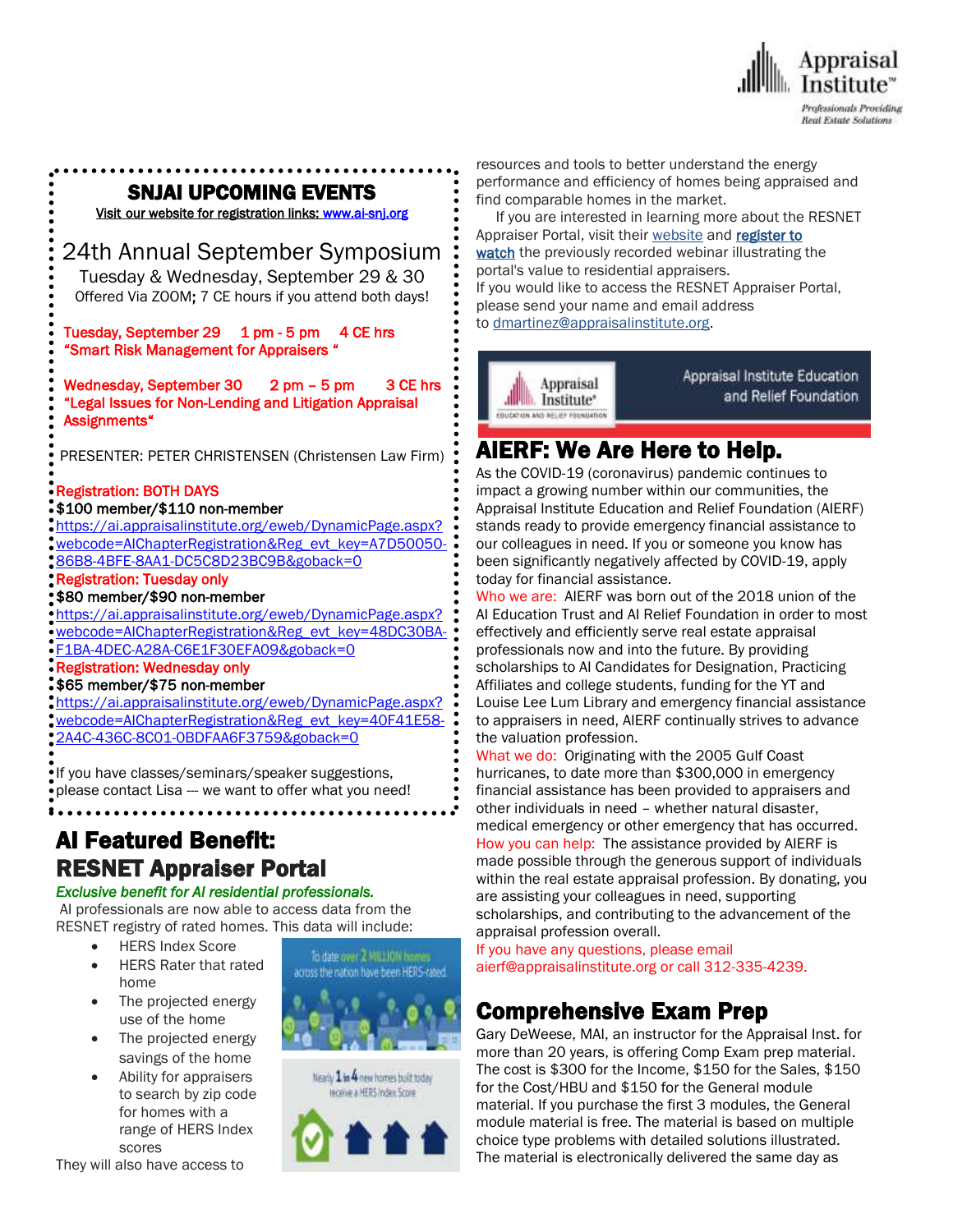

ordered. For more about the material, read student reviews & learn how to order, visit www.garydeweese.com or contact garydeweese@comcast.net or 925-216-8751. *Materials were developed by Gary DeWeese and are not sponsored or endorsed by the Appraisal Inst.*

#### Are you on Facebook? We have a chapter page: "like" us: Southern NJ Chapter - Appraisal Institute



# News From National …

**[Online Education:](http://www.mmsend50.com/ls.cfm?r=99596491&sid=8974475&m=957997&u=Appraise&s=http://www.appraisalinstitute.org/online)** Learn at your own pace anytime, anywhere. Top-notch Appraisal Institute courses and seminars come straight to your desktop with online education! Learn from any computer anywhere, whenever you have time. It's easy, convenient and a



great way to get the education you want. Check out the current course listing now:

[https://ai.appraisalinstitute.org/nfai2test/eweb/DynamicP](https://ai.appraisalinstitute.org/nfai2test/eweb/DynamicPage.aspx?webcode=AIEducationSearch) [age.aspx?webcode=AIEducationSearch](https://ai.appraisalinstitute.org/nfai2test/eweb/DynamicPage.aspx?webcode=AIEducationSearch) 

#### Uniform Standards of Professional Appraisal Practice

(USPAP) USPAP class participants need to purchase & bring to class their own copies of this book from the Appraisal Foundation. The USPAP document is not part of the course materials provided by the Appraisal Institute.

Scholarships The Appraisal Institute Education & Relief Foundation offers [scholarships.](http://send.appraisalinstitute.org/link.cfm?r=TyxXOooBFM-9kcaVyjABIA~~&pe=k_y06NsR9-tB3atEDYdXWLTTqBM_H3aeIPclU_7mx0sd29sU_T_sOiJTIa3747wAJXWGK_wLmsw-M82swC-Ijw~~&t=jouIQRRPlOfDkLqJe5AmNA~~). Scholarships are for courses (not exams or Capstone) and do not apply to those retaking a course. If a Candidate needs emergency assistance due to a natural disaster, medical emergency, etc., apply for assistance through the Appraisal Institute Education & Relief Foundation

#### Candidate News: 2020 Annual Minimum Progress (AMP)

 The National office has had several inquiries related to 2020 AMP & whether they will provide automatic extensions, etc. National is not providing automatic extensions. Extensions, as always, can be requested 24 hours a day via a Candidates checklist. They are reviewing each extension request and are considering what has occurred so far in 2020.

 Pearson VUE testing centers are open with reduced capacities. AI Education has extended most exam timeframes. If you have a question about an Education exam, contact the Education Dept. directly.

 The Admissions area has extended the August and November Comp Exam windows an additional month.

August 1, 2020 – September 30, 2020

 November 1, 2020 – December 31, 2020 National encourages Candidates to submit an extension if they are in an at-risk group and would like to perhaps schedule the comp exam next year or wait to take a

classroom course. For those who have completed courses/exams, and who have time to complete their Experience Log submission, this has been a great time to submit that requirement.

 General Candidates who plan to submit their Demo this year or who hope to sign up for a 2021 Capstone, should make sure to complete the General [Demonstration](http://send.appraisalinstitute.org/link.cfm?r=vwtD93oHHyUAMd-FHE_JHA~~&pe=TIbR9YlP07rCkvojFW31Y1SmjTkQO48teK0McPbGJ770QNqoxH6NtCDscSbuf-KUeP1N__RVpBWM7yxrmuL7Dw~~&t=785lvd7vG-AdSOgl-1u1LQ~~) Report Writing [Seminar](http://send.appraisalinstitute.org/link.cfm?r=vwtD93oHHyUAMd-FHE_JHA~~&pe=TIbR9YlP07rCkvojFW31Y1SmjTkQO48teK0McPbGJ770QNqoxH6NtCDscSbuf-KUeP1N__RVpBWM7yxrmuL7Dw~~&t=785lvd7vG-AdSOgl-1u1LQ~~) (requirement prerequisite for Capstone and Traditional Demo submissions, within the last 5 years).

 Candidates may apply for an extension for either Annual Minimum Progress or Timeline to Designation. They have a better shot at approval if they attempted at least one requirement this year or are registered for something in the future. They need to lay out a **specific plan** for each of their remaining requirements on the extension request form. They should not plan on going several years without attempting a requirement unless they have special circumstances (such as military deployment or prolonged illness). National does have a Prolonged Extension available (upon request) for those who qualify.

Appraisal Institute Cancels 2020 LDAC Conference, Looks **Forward to Resuming in 2021** The Appraisal Institute on July 29 announced that it is canceling its 2020 Leadership Development and Advisory Council conference, which had been scheduled for Oct. 26-28 in Washington, D.C. The conference originally was to take place in May, but had been pushed back due to concerns about the coronavirus.

 The LDAC Planning Committee and AI staff said the decision to cancel this year's conference is in the best interest of the safety and well-being of LDAC participants due to ongoing concerns about the coronavirus pandemic. They cited input from conference registrants, as well as guidance from the Centers for Disease Control and Prevention, local authorities and others.

 The Appraisal Institute is planning on a successful LDAC conference next year, which is scheduled for May 19-21 in Washington.

## NJ Appraiser Board

Please remember to regularly check the NJ State Board of Real Estate Appraiser's website for any changes. Link: <https://www.njconsumeraffairs.gov/rea/Pages/default.aspx>

# Housing Confidence Gaining Steam After Nearing Survey Low

#### 61% of Americans Believe It's a Good Time to Buy a Home From [www.fanniemae.com](http://www.fanniemae.com/)

The Fannie Mae Home Purchase Sentiment Index® [\(HPSI\)](https://www.fanniemae.com/portal/research-insights/surveys/national-housing-survey.html?) increased 9.0 points in June to 76.5, building further on the prior month's advance after approaching a survey low in April. Four of the six HPSI components increased month over month, with consumers reporting a significantly more positive view of homebuying and home-selling conditions, as well as greater optimism regarding home